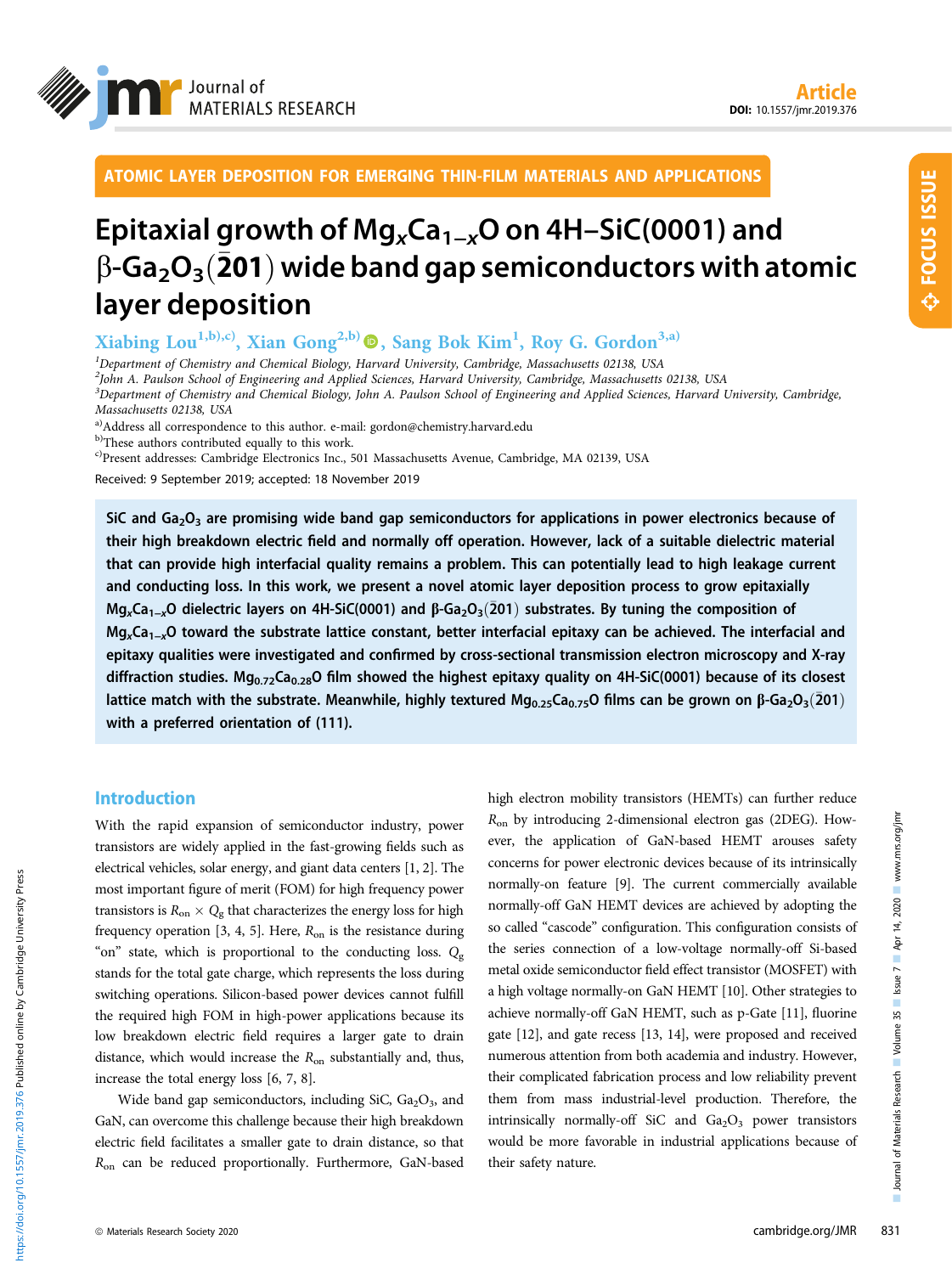

A key challenge for SiC and  $Ga<sub>2</sub>O<sub>3</sub>$  devices is the lack of a suitable dielectric material that can both reduce the gate leakage and the interfacial defects [15]. High gate leakage current would deteriorate the device reliability and increase the on-state loss. Also, interfacial defects under the gate electrode can substantially increase switching loss by trapping electrons that in turn increase  $Q_{\rm g}$ . Moreover, charged defects can also scatter electrons in the channel so that  $R_{on}$  is increased as well.

SiC can form a native oxide  $(SiO<sub>2</sub>)$  with one or two order of magnitude higher interfacial defect density than the  $SiO<sub>2</sub>/Si$ interface because of the incomplete oxidation of carbon [16, 17]. Moreover, the low dielectric constant  $(3.9)$  of  $SiO<sub>2</sub>$  limits the maximum safe operating electric field, and the high breakdown field of SiC cannot be used fully [18]. As for  $\beta$ -Ga<sub>2</sub>O<sub>3</sub> transistors, Schottky gate structure [19, 20] was used to form metal–semiconductor field effect transistor (MESFET). This type of structure has a nature of leaky gate that prevents high efficiency device operation and renders a low on/off ratio.  $HfO<sub>2</sub>$  [21], SiO<sub>2</sub> [22], and Al<sub>2</sub>O<sub>3</sub> [23, 24] had been proposed as the gate dielectric to reduce the gate leakage currents. However, very few dielectric materials had been proposed to achieve a very high-quality interface along with very low leakage [25].

Both MgO and CaO have relatively high dielectric constants (MgO 9.8, CaO 11.8) and relatively large band gaps (both 7–8 eV) compared with SiC (3.3 eV) and  $Ga<sub>2</sub>O<sub>3</sub>$  (4.5–4.9) eV) and, thus, might be suitable gate oxides for wide band gap semiconductors. Recently, our group has demonstrated that an epitaxial  $Mg_xCa_{1-x}O$  film can be grown on GaN(0001) surfaces using a suitable ALD process, achieving low interfacial defect density and high electrical performance [26]. We demonstrated a low defect density interface between semiconductor substrates and a lattice matched epitaxial gate dielectric material.  $Q_{\rm g}$  can be effectively minimized with this reduced interfacial defect density, and therefore, the overall device loss was reduced. Moreover, because there are few grain boundaries to serve as the leakage pathways, gate leakage loss was also reduced. 4H SiC has a similar hexagonal symmetry on the (0001) surface with the GaN(0001). With only  $-4\%$  of lattice mismatch with GaN, SiC is widely used as the epitaxial growth substrate for GaN in LED industry. Bhuiyan et al. also demonstrated that  $Mg_xCa_{1-x}O$  is a promising radiationtolerant gate dielectric material for GaN-based MOSHEMTs [27].  $\beta$ -Ga<sub>2</sub>O<sub>3</sub> on the other hand has a monolithic structure that does not exactly match the hexagonal symmetry of the rock salt  $Mg_xCa_{1-x}O(111)$  surface. But its  $(\bar{2}01)$  surface has a structure similar to a hexagonal structure, which makes it also suitable as the substrate for GaN epitaxial growth [28, 29]. Therefore, it is highly possible to grow  $Mg_xCa_{1-x}O$  epitaxially on the SiC(0001) and  $\beta$ -Ga<sub>2</sub>O<sub>3</sub>(201) surfaces which are close to GaN(0001).

Moreover, as shown in Fig. 1, the SiC lattice sizes lie between those of MgO and CaO lattices. Therefore, by tuning the composition of  $Mg_xCa_{1-x}O$ , a lattice match with SiC substrates can be achieved. According to Vegard's Law [30], a 76% Mg and 24% Ca oxide mixture can achieve a lattice match with SiC with an epitaxy relation of  $(111)_{\text{Mg, Ca}_{1-x}O}$ // $(0001)_{\text{SiC}}$ . In the meantime, because  $\beta$ -Ga<sub>2</sub>O<sub>3</sub>(201) surface is similar to GaN(0001) surface, it is anticipated to be latticed match with a composition near Mg<sub>0.25</sub>Ca<sub>0.75</sub>O. Epitaxial Mg<sub>0.75</sub>Ca<sub>0.25</sub>O grown by molecular beam epitaxy (MBE) on SiC has been reported as an alternative dielectric oxide [31]. Moreover, epitaxial GaN has been reported to be grown on  $\beta$ -Ga<sub>2</sub>O<sub>3</sub> (201) surface by MBE [32]. Therefore, MBE-grown dielectrics can be expected for  $Ga<sub>2</sub>O<sub>3</sub>$  substrates as well. Measurements on HEMTs with MBEfabricated MgCaO insulators showed improved gate-lag [33]. However, MBE endures problems such as low industrial compatibility due to ultra-high vacuum requirements and high cost. Furthermore, MBE is not applicable to large substrates needed for cost-effective industrial processing. Thus, a more scalable and lower cost method to deposit epitaxial  $Mg_{x}Ca_{1-x}O$ is highly desirable. Atomic layer deposition (ALD) is a wellestablished method to achieve films with high uniformity and highly controllable precision. Moreover, ALD technique is more cost effective and industrial compatible compared with MBE, providing potential way to achieve precisely controlled and high-quality dielectric films. Thus, in this study, we focused on applying the ALD process to grow epitaxially  $Mg_xCa_{1-x}O$  on SiC(0001) and  $\beta$ -Ga<sub>2</sub>O<sub>3</sub>(201) substrates.

### Results and discussions

### Epitaxial growth of Mg<sub>x</sub>Ca<sub>1−x</sub>O on SiC

SiC has two primary polytypes for semiconductor applications, 4H and 6H, respectively. Both 4H and 6H are hexagonal, and each has a similar (0001) surface structure and a relatively small lattice mismatch to GaN,  $-3.8\%$  and  $-3.5\%$ , respectively. Traditionally, 4–8 degrees of off-axis SiC were grown with liquid or vapor phase epitaxial growth because the higher density of surface steps can improve the growth quality [34]. However, Hijikata et al. had pointed out that the lower angle of off-axis SiC can effectively reduce the interfacial traps [35]. In our case, the surface symmetry of off-angle SiC also does not match with the hexagonal structure of rock salt (111) surface. Therefore, an on-axis SiC 4H is selected as the substrate. To perform a comprehensive study on how lattice mismatch influences epitaxy growth, films with three compositions such as pure MgO,  $Mg_{0.72}Ca_{0.28}O$ , and  $Mg_{0.51}Ca_{0.49}O$  were investigated. According to Vegard's law, as shown in Fig. 1(b), the SiC lattice matches with  $Mg_{0.72}Ca_{0.28}O$  is expected to have best epitaxy quality. The substrate surface pretreatments and ALD

https://doi.org/10.1557/jmr.2019.376 Published online by Cambridge University Press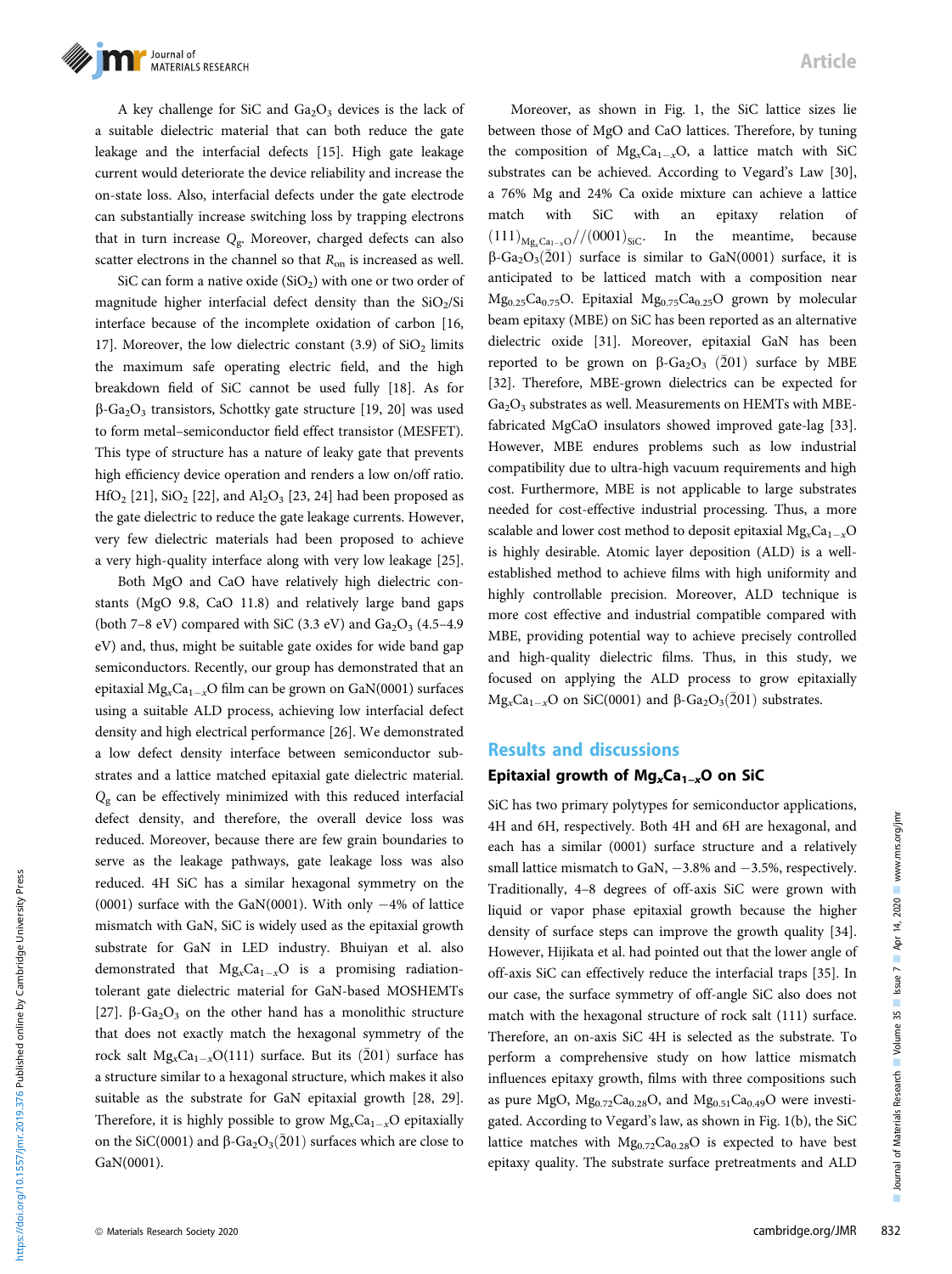

Figure 1: (a)  $2\theta - \omega$  scans of three Mg<sub>x</sub>Ca<sub>1-x</sub>O/SiC samples. (b) Lattice constant of Mg<sub>x</sub>Ca<sub>1-x</sub>O with respect to Ca content in the film. Comparing SiC(0004) lattice with  $Mg_xCa_{1-x}O(222)$  lattice, it shows that the  $Mg_{0.72}Ca_{0.28}O$  has the smallest lattice mismatch with SiC.



Figure 2: Rocking curves of Mg<sub>x</sub>Ca<sub>1-x</sub>O/4H-SiC(0001). (a) Rocking curve of Mg<sub>0.51</sub>Ca<sub>0.49</sub>O/SiC at 20 = 72.55°. (b) Rocking curve of Mg<sub>0.72</sub>Ca<sub>0.28</sub>O/SiC at 20 = 74.70°. (c) Rocking curve of MgO/SiC at  $2\theta = 78.96$ °.

 $Mg_xCa_{1-x}O$  deposition were performed with the conditions described in the Experiments and Methods section. X-ray diffraction (XRD) was conducted to further confirm the lattice matching of the  $Mg_xCa_{1-x}O$  and SiC substrate. Figure 1(a) shows 2 $\theta$ – $\omega$  scans of three Mg<sub>x</sub>Ca<sub>1-x</sub>O/SiC samples. 2 $\theta$ – $\omega$ results show that the lattice mismatch of  $Mg_{0.51}Ca_{0.49}O$  and  $Mg_{0.72}Ca_{0.28}O$  are +3.2% and +0.7%, and -3.9%, respectively. It is clear that the  $Mg_{0.72}Ca_{0.28}O$  has the closest match with SiC. This result is further verified by the corresponding rocking curves shown in Fig. 2. The narrower rocking curve of  $Mg_{0.72}Ca_{0.28}O/SiC$  (FWHM = 0.1°) than  $Mg_{0.51}Ca_{0.49}O/SiC$ (FWHM =  $0.36^{\circ}$ ) and MgO/SiC (FWHM =  $0.39^{\circ}$ ) indicates the former has the highest epitaxial quality. The fact that the lattice constants of  $Mg_{x}Ca_{1-x}O$  films are very close to the corresponding Vegard's law prediction, indicating that there is little stress. The extra sharpness of the  $Mg_{0.51}Ca_{0.49}O$  and  $Mg_{0.72}Ca_{0.28}O$ 's rocking curve might be due to the relaxation of the top layer of the film.

Ren et al. had pointed out that the drawback of this ternary dielectric system is the large difference in the ionic radius between Mg and Ca causing severe immiscibility [31, 36], particularly at high temperature. As a result, solid-solution CaO–MgO would be difficult to synthesize using bulk techniques because the two phases are immiscible over the entire composition range. However, the use of ALD as a film growth technique often allows for the formation of metastable phases, overcoming miscibility issues due to the unique selfterminating nature of growth. According to our research,  $Mg_xCa_{1-x}O$  ternaries are kinetically stable as solid solution films over the entire compositional range when grown at a remarkably low temperature of 300 °C. The absence of CaO and MgO peaks in the XRD pattern also confirmed that there is no phase separation.

Cross-sectional transmission electron microscopy (TEM) was used to study the interfacial region of this epitaxial structure. Like the typical GaN cross-sectional TEM, SiC also shows a three atomic line periodicity pattern in the vertical direction because of its hexagonal structure [26]. Therefore, the interface between the substrate and  $Mg_{x}Ca_{1-x}O$  film can be determined by where this three-line periodicity discontinued. A sharp interface without any interfacial layer can be seen in Figs.  $3(a)$  and  $3(c)$ . The traditional oxidized  $SiO<sub>2</sub>$  dielectric on

https://doi.org/10.1557/jmr.2019.376 Published online by Cambridge University Press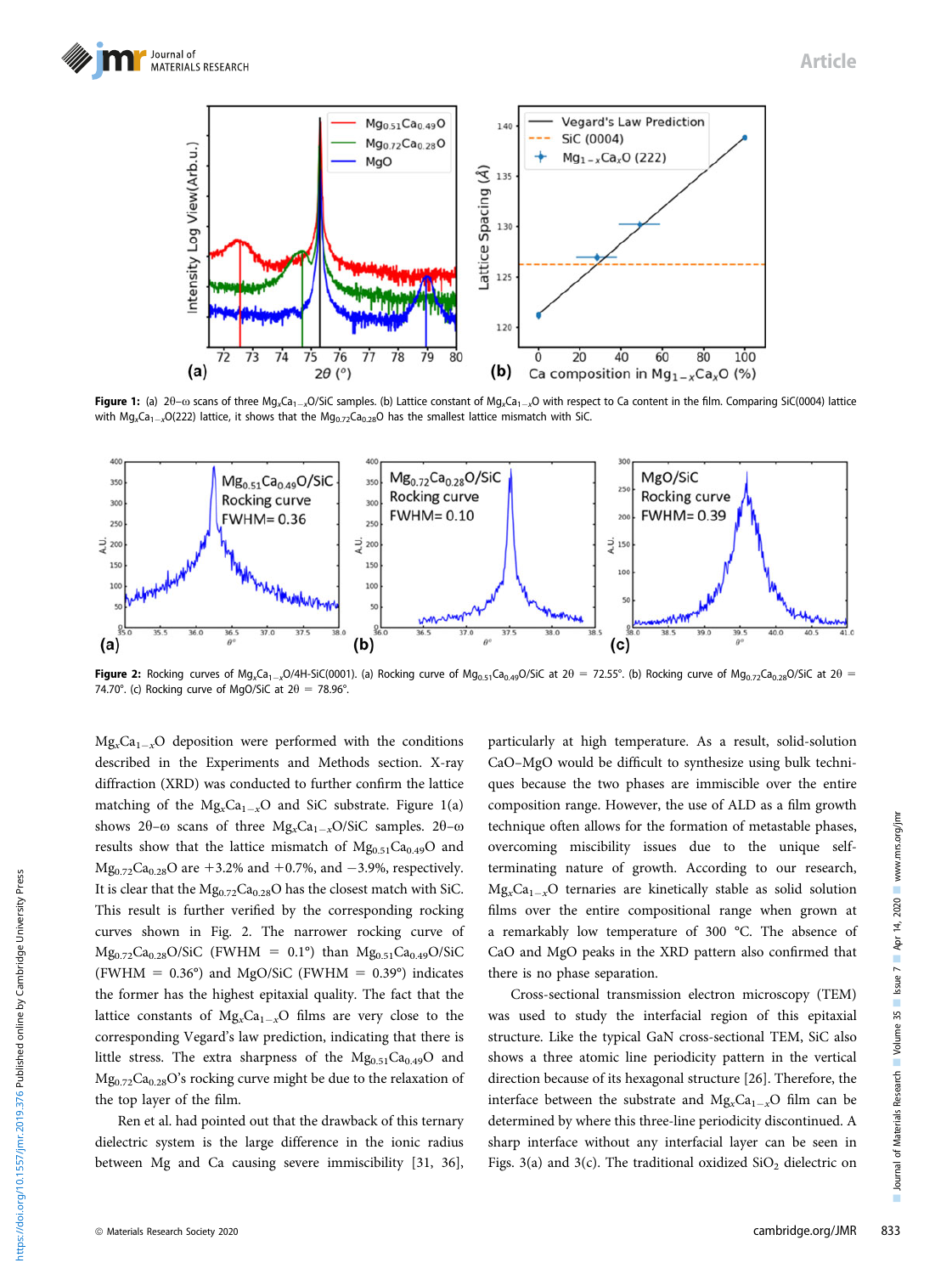# Article



Figure 3: TEM cross section of Mg<sub>0.72</sub>Ca<sub>0.28</sub>O/SiC(0001). (a) Cross-sectional TEM image. (b) Diffraction pattern of the (a) region. The zone axis of the SiC is  $[11\bar{2}0]$ and for  $Mg_{0.72}Ca_{0.28}O$  is  $[0\bar{1}1]$ .

SiC is caused by the roughened interface [37]. In the ALD-grown epitaxial  $Mg_xCa_{1-x}O$  on SiC, the pristine interface is preserved. The very well-defined diffraction spots in (b) also confirm the high epitaxial quality of the film. Twinning formation is common in crystalline films, with 180° mirror images having almost identical formation energy as shown in the  $Mg_{0.72}Ca_{0.28}O$  left-right symmetric diffraction pattern [38, 39]. Moreover, from the diffraction pattern, the zone axis of the SiC substrate in these TEM images is  $[11\overline{2}0]$ , and the film zone axis can be determined as  $[0\bar{1}1]$ . Therefore, the epitaxial relation between the film and substrate is  $Mg_{0.72}Ca_{0.28}O(111)$  $\times$  [011]//SiC(0001)  $\times$  [1120]. Theoretical studies on  $Mg<sub>x</sub>Ca<sub>1-x</sub>O$  ternary systems also predicted a CsCl phase is possible [40]. But the TEM diffraction pattern clearly showed that there is no phase other than rock salt and also no phase separation is observed.

In summary, the XRD and TEM studies confirmed that the ALD  $Mg_xCa_{1-x}O$  can be grown epitaxially on 4H-SiC (0001) substrates.  $Mg_{0.72}Ca_{0.28}O$  shows the best lattice match with  $a + 0.7%$  mismatch with the SiC substrate. The rocking curve also confirms that this smaller lattice match has a better epitaxial quality than the samples with larger mismatch.

### Epitaxial growth of Mg<sub>x</sub>Ca<sub>1−x</sub>O on Ga<sub>2</sub>O<sub>3</sub>

Although  $\beta$ -Ga<sub>2</sub>O<sub>3</sub> has a monoclinic crystal structure and does not have hexagonal symmetry on any crystal face, the O atoms on  $\beta$ -Ga<sub>2</sub>O<sub>3</sub>(201) surface are roughly lined up on the same plane [Fig. 4(a)] and formed a nearly hexagonal structure from the top view [Fig. 4(b)]. Moreover, the distance between these O atoms are close to the distance between the N atoms on GaN(0001). Kitamura et al. had demonstrated that an epitaxial GaN can be grown on  $\beta$ -Ga<sub>2</sub>O<sub>3</sub>, with a lattice mismatch as small as 2.6%. Therefore, it is possible to create an epitaxial



Figure 4: (a) Side view of  $\beta$ -Ga<sub>2</sub>O<sub>3</sub>(201) lattice. (b) Top view of  $Mg_xCa_{1-x}O(111)/\beta$ -Ga<sub>2</sub>O<sub>3</sub>(201).

growth of  $Mg_xCa_{1-x}O$  on a  $\beta$ -Ga<sub>2</sub>O<sub>3</sub>(201) surface as shown in Fig. 4.

As shown in Fig. 4(b), there are also two different possible orientations denoted as A and B. In both cases, Mg/Ca atoms are always stacking over substrate O atoms. In case A, half of film oxygen atoms are stacking over Ga atoms and the other half are on the vacancies surrounded by three oxygen atoms from the substrate. On the other hand, in case B, the film oxygen atoms are all on top of the vacancies surrounded by three oxygen atoms from the substrate. Thus, a  $\varphi$  scan is used to determine which orientation is achieved with ALD growth. The  $Mg_xCa_{1-x}O(200)$  peak and  $Ga_2O_3(202)$  peak are close in both 2 $\theta$  and  $\omega$  offset in Mg<sub>x</sub>Ca<sub>1-x</sub>O(111)/ $\beta$ -Ga<sub>2</sub>O<sub>3</sub>(201) structure. Therefore, a  $\varphi$  scan is set for scanning based on the position of Ga<sub>2</sub>O<sub>3</sub>(202) peak at  $\psi$  54° and 2 $\theta$  38.62°.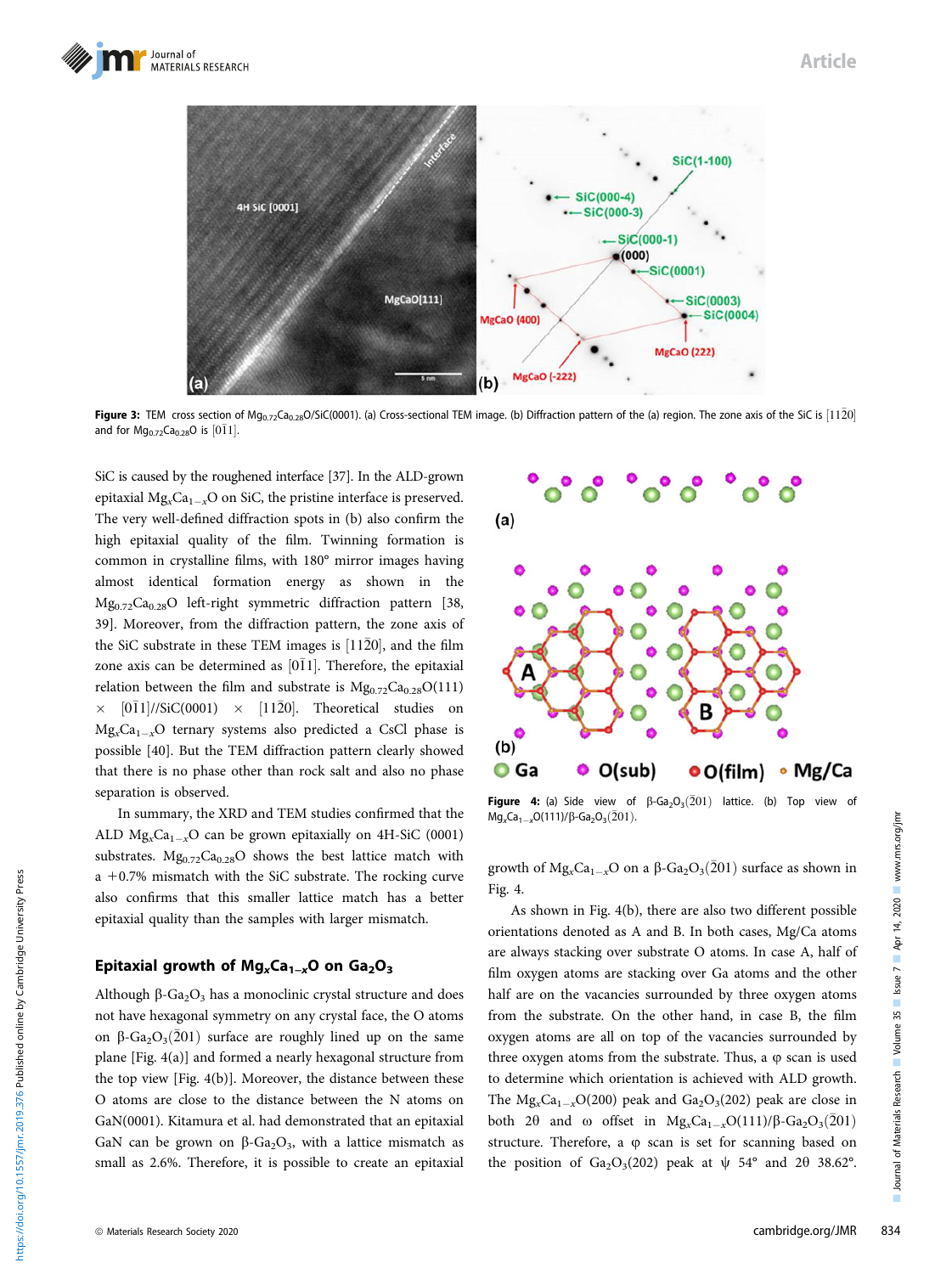



**Figure 5:**  $\varphi$  scan of Mg<sub>0.25</sub>Ca<sub>0.75</sub>O/Ga<sub>2</sub>O<sub>3</sub>(201).



Figure 6: Cross-sectional TEM of (a) Piranha-treated bare  $Ga_2O_3$  surface and (b)  $Mg_{0.25}Ca_{0.75}O$  on Piranha-treated  $Ga_2O_3$ .

Figure 5 demonstrates the  $\varphi$  scan of  $Mg_{0.25}Ca_{0.75}O/\beta$ -Ga<sub>2</sub>O<sub>3</sub>, which has a 3-fold symmetry, confirming that there is only one in-plane orientation existing in the film. Furthermore, the substrate (202) peak does not overlap with the film (200) peaks in  $\varphi$  scan, indicating that the film has a B-type orientation as shown in previously in Fig. 4(b).

To achieve epitaxial growth of  $Mg_xCa_{1-x}O$  on  $\beta$ -Ga<sub>2</sub>O<sub>3</sub> substrates, ultra-clean surfaces of  $\beta$ -Ga<sub>2</sub>O<sub>3</sub> substrate are needed. However,  $\beta$ -Ga<sub>2</sub>O<sub>3</sub> is unstable under both acidic and basic conditions. Therefore, its surface treatment is very challenging. Some reports show that Piranha and buffered oxide etch (BOE) treatments are effective to prepare the  $\beta$ -Ga<sub>2</sub>O<sub>3</sub> surface [41]. In this study, both pretreatments are used for comparison.

The cross-sectional TEM images of  $Mg_{0.25}Ca_{0.75}O$  grown on both Piranha and BOE treated  $\beta$ -Ga<sub>2</sub>O<sub>3</sub>(201) are shown in Figs. 6 and 7, respectively. The Piranha treatment is a common method for  $\beta$ -Ga<sub>2</sub>O<sub>3</sub> surface cleaning used in a few Refs. [42, 43].

Although benefiting electrical performance in the literature, the Piranha-treated sample exhibits a 10 nm amorphous-like interfacial layer. This interfacial layer may be from the hydroxylation of  $\beta$ -Ga<sub>2</sub>O<sub>3</sub> in the acid pretreatment.

In the meantime, as shown in Fig. 7(a), the 30 s BOEtreated sample (1:6 original diluted with 5 times volume of water) has only a 2 nm interfacial layer. This is a substantial improvement compared with the Piranha-treated substrate. However, severe delamination has been observed on the edge of  $\beta$ -Ga<sub>2</sub>O<sub>3</sub> substrates, indicating surface damage caused by BOE treatment. In Fig. 7(b), the diffraction pattern of both the film and substrate indicates an epitaxial relationship to be  $Mg_xCa_{1-x}O[0\bar{1}1] \times (111)/\beta$ -Ga<sub>2</sub>O<sub>3</sub>[010] × (201). In addition, the diffraction pattern in Fig. 7(b) indicates a highly textured film, with some misoriented crystal phases.

XRD was then carried out to further investigate the epitaxial growth quality of  $Mg_{0.25}Ca_{0.75}O/\beta$ -Ga<sub>2</sub>O<sub>3</sub>. The full 2θ-ω scan of  $Mg_{0.25}Ca_{0.75}O/\beta$ -Ga<sub>2</sub>O<sub>3</sub> is demonstrated in Fig. 8.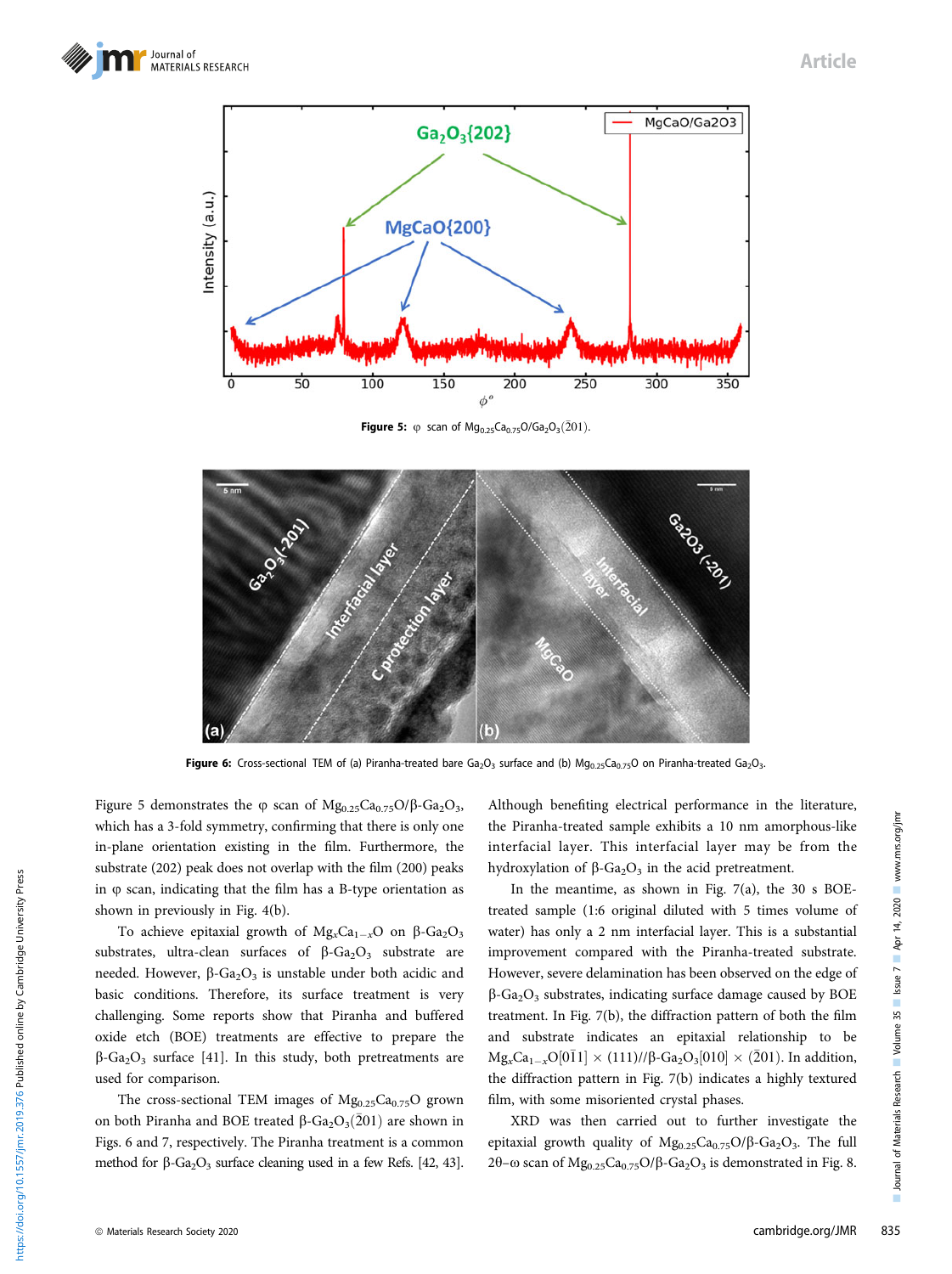

Figure 7: TEM of Mg<sub>0.25</sub>Ca<sub>0.75</sub>O/Ga<sub>2</sub>O<sub>3</sub>(201) after BOE surface treatment. (a) High resolution image of Mg<sub>0.25</sub>Ca<sub>0.75</sub>O and Ga<sub>2</sub>O<sub>3</sub> interface, a 2 nm interfacial layer is visible. (b) Diffraction pattern. The zone axis of  $\beta$ -Ga<sub>2</sub>O<sub>3</sub> is [010]. The main diffraction spots of Mg<sub>0.25</sub>Ca<sub>0.75</sub>O indicate that the zone axis of the film is [011]. The stray diffraction spots from  $Mg_{0.25}G_{0.75}O$  are indicating that the film is highly textured with some misoriented crystal phases.



Figure 8:  $2\theta$ - $\omega$  of Mg<sub>0.25</sub>Ca<sub>0.75</sub>O/Ga<sub>2</sub>O<sub>3</sub> and bare Ga<sub>2</sub>O<sub>3</sub>.

The existence of (111) and (222) peaks of  $Mg_{0.25}Ca_{0.75}O$ indicates the film has a preferred (111) orientation. The (222) peak of the film is not as obvious as (111) because it is overlapping with (801) peak from the substrate. The  $\beta$ -Ga<sub>2</sub>O<sub>3</sub>(111), (601), and (801) peaks indicate that the substrate contains other small crystals with disordered orientations.

In summary, highly textured  $Mg_{0.25}Ca_{0.75}O$  can be grown on  $\beta$ -Ga<sub>2</sub>O<sub>3</sub>(201) with a preferred orientation of (111). The dielectric films are highly textured rather than epitaxial mainly because  $\beta$ -Ga<sub>2</sub>O<sub>3</sub>(201) lattice is not perfectly hexagonal, which can introduce mismatch to the film (111) surface. Another minor cause might be the nonideal surface pretreatments. The  $\beta$ -Ga<sub>2</sub>O<sub>3</sub> surface pretreatment has a profound effect on the interfacial property. BOE treatment can effectively reduce the interfacial layer thickness damages of the substrate to some extent.

# Conclusion

In this work, we demonstrated for the first time that epitaxial and highly textured  $Mg_xCa_{1-x}O$  can be grown on SiC(0001) and  $\beta$ -Ga<sub>2</sub>O<sub>3</sub>(201) with an ALD process. Because SiC(0001) has hexagonal symmetry,  $Mg_xCa_{1-x}O$  can be grown epitaxially on it. The closest lattice matching  $Mg_{0.72}Ca_{0.28}O$  showed the highest epitaxy quality in an XRD rocking scan. Therefore, it has the greatest potential to achieve superior dielectric properties and should be the best candidate for device applications. In the meantime, highly textured  $Mg_{0.25}Ca_{0.75}O$  can be grown on  $\beta$ -Ga<sub>2</sub>O<sub>3</sub>(201) with a preferred orientation of (111). The Mg<sub>0.25</sub>Ca<sub>0.75</sub>O film on  $\beta$ -Ga<sub>2</sub>O<sub>3</sub>(201) is textured instead of epitaxial because the substrate surface is not perfectly matching the hexagonal symmetry of the film (111) surface. The crystal orientation relationship between  $Mg_xCa_{1-x}O$  and  $\beta$ -Ga<sub>2</sub>O<sub>3</sub> was determined by XRD scans. Cross-sectional TEM showed that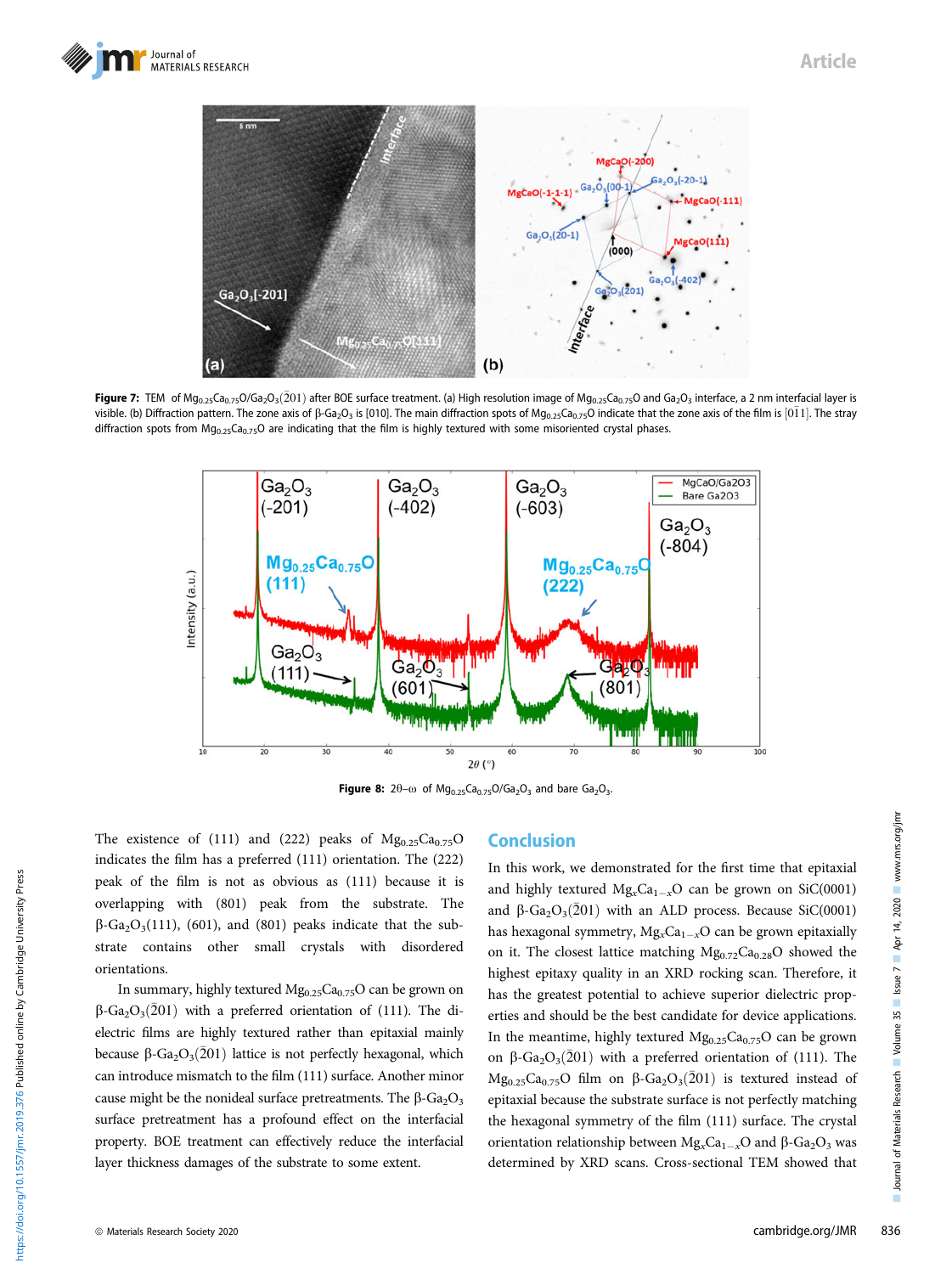



Figure 9: Structures of the metal precursors. (a) bis(N,N'-di-sec-butylacetamidinato)magnesium and (b) bis(N,N'-diisopropylacetamidinato)calcium(II) dimer.

BOE treatment can effectively reduce the thickness of amorphous  $\beta$ -Ga<sub>2</sub>O<sub>3</sub> top layer compared with Piranha treatment.

### Experiments and methods

# Substrate pretreatments

Both SiC and  $Ga<sub>2</sub>O<sub>3</sub>$  substrates were purchased from MTI Corp. Surface pretreatments of substrates are crucial to the success of epitaxial growth of  $Mg_xCa_{1-x}O$  films because epitaxy is very sensitive to interfacial conditions. SiC substrates were soaked and rinsed 5 min in isopropanol and acetone and then methanol was conducted subsequently as basic surface cleaning. Then a 5 min UV-ozone and 30 s buffered oxide etch (BOE; 1:6 original diluted with 5 times volume water) were followed to remove the organic contaminants and surface oxide. In the case of  $Ga<sub>2</sub>O<sub>3</sub>$ , same surface pretreatment procedures were carried out for one batch of substrates. As a comparison experiment, the final step of 30 s BOE etch was replaced with 30 s Piranha (a mixture of 3:1 sulfuric acid and hydrogen peroxide) etch for the other batch of substrates.

#### Mg<sub>x</sub>Ca<sub>1−x</sub>O film growth

ALD of  $Mg<sub>x</sub>Ca<sub>1-x</sub>O$  was carried out in a home-built tubular reactor.  $Mg_xCa_{1-x}O$  films were obtained by alternating doses of calcium, magnesium, and oxygen sources, where  $bis(N,N'-diiso$ propylacetamidinato)calcium(II) dimer [13], bis( $N$ , $N'$ -di-sec-butylacetamidinato)magnesium, and H<sub>2</sub>O were used as precursors, respectively. Structural formulas for Mg and Ca precursors are shown in Fig. 9. The Mg precursor is kept at 110 °C, whereas the Ca precursor is kept at 140 °C to provide enough vapor pressure.  $H_2O$ is kept at room temperature. During the deposition, the samples/ substrates are placed on the substrate holder kept at 310 °C under vacuum. In each dosing cycle, either the Mg or Ca precursor is dosed into the reaction chamber and then purged for 30 s. Then H2O vapor is dosed and purged. Four different precursor dosing ratios, namely, Mg only, Mg:Ca = 1:1, Mg:Ca = 1:2, and Mg:Ca = 1:3, were used. The dosing sequence is repeated for the corresponding number of Mg cycles, then Ca cycles. Because of the large size of the ligands, each metal cycle cannot fully cover one atomic layer. Therefore, the alternating Mg and Ca cycles can give a uniform film Article

instead of layered structure. The compositions of the resulting films were determined by RBS (Rutherford Backscattering Spectrometry) to be MgO,  $Mg_{0.72}Ca_{0.28}O$ ,  $Mg_{0.51}Ca_{0.49}O$ , and  $Mg_{0.25}Ca_{0.75}O$ , respectively. The film growth rates with different dosing ratios and the corresponding compositions are summarized in the literature published by our group [26]. The total ALD  $Mg_{x}Ca_{1-x}O$ film thickness is 40 nm for further characterization. Because MgO and CaO are both reactive with moisture, a 5 nm of  $Al_2O_3$  is grown in situ on top of  $Mg_xCa_{1-x}O$  for both SiC and  $\beta$ -Ga<sub>2</sub>O<sub>3</sub> substrates to prevent water in air from permeation into the epitaxial film during XRD and TEM characterization.

# $\mathbf{F}$  and  $\mathbf{F}$  are the characterizations of  $\mathbf{F}$

Cross-sectional TEM and diffraction patterns were conducted on  $Mg_xCa_{1-x}O/SiC$  and  $Mg_xCa_{1-x}O/Ga_2O_3$  samples with the Joel 2100 High resolution TEM in Harvard CNS (Center for Nanoscale Systems). The TEM samples were beforehand prepared with an FEI Helios 660 FIB (focused ion beam) system and then cleaned with 500 eV Ar ion beam with a Fischione NanoMill 1040 in Harvard CNS. XRD measurements were carried out in the Bruker D8 high resolution XRD facility in Harvard CCB (Chemistry & Chemical Biology Department) Xray Laboratory. The  $\varphi$  scan of  $Mg_xCa_{1-x}O$  is achieved by first determining the 2 $\theta$  and  $\omega$  angle of Mg<sub>x</sub>Ca<sub>1-x</sub>O (200) position with asymmetric  $2\theta$ - $\omega$  scan and rocking scan. Then a  $\varphi$  scan is conducted by collecting the  $Mg_xCa_{1-x}O$  (200) peak while rotating the sample stage.

### Author contributions

The manuscript was written through contributions of all authors. X.B.L. and X.G. contributed equally.

### Acknowledgments

This work was supported by the US National Science Foundation grant 1764338, the US Office of Naval Research contract N00014-10-1-0937, the US Department of Energy— Office of Science contract DE-AC36-08GO28308, and the Charles Stark Draper Laboratory, Inc. contract SC001- 0000000950. This work was performed in part at the Harvard University Center for Nanoscale Systems (CNS), a member of the National Nanotechnology Coordinated Infrastructure Network (NNCI), which is supported by the National Science Foundation under NSF ECCS Award No. 1541959.

### Supplementary material

To view supplementary material for this article, please visit <https://doi.org/10.1557/jmr.2019.376>.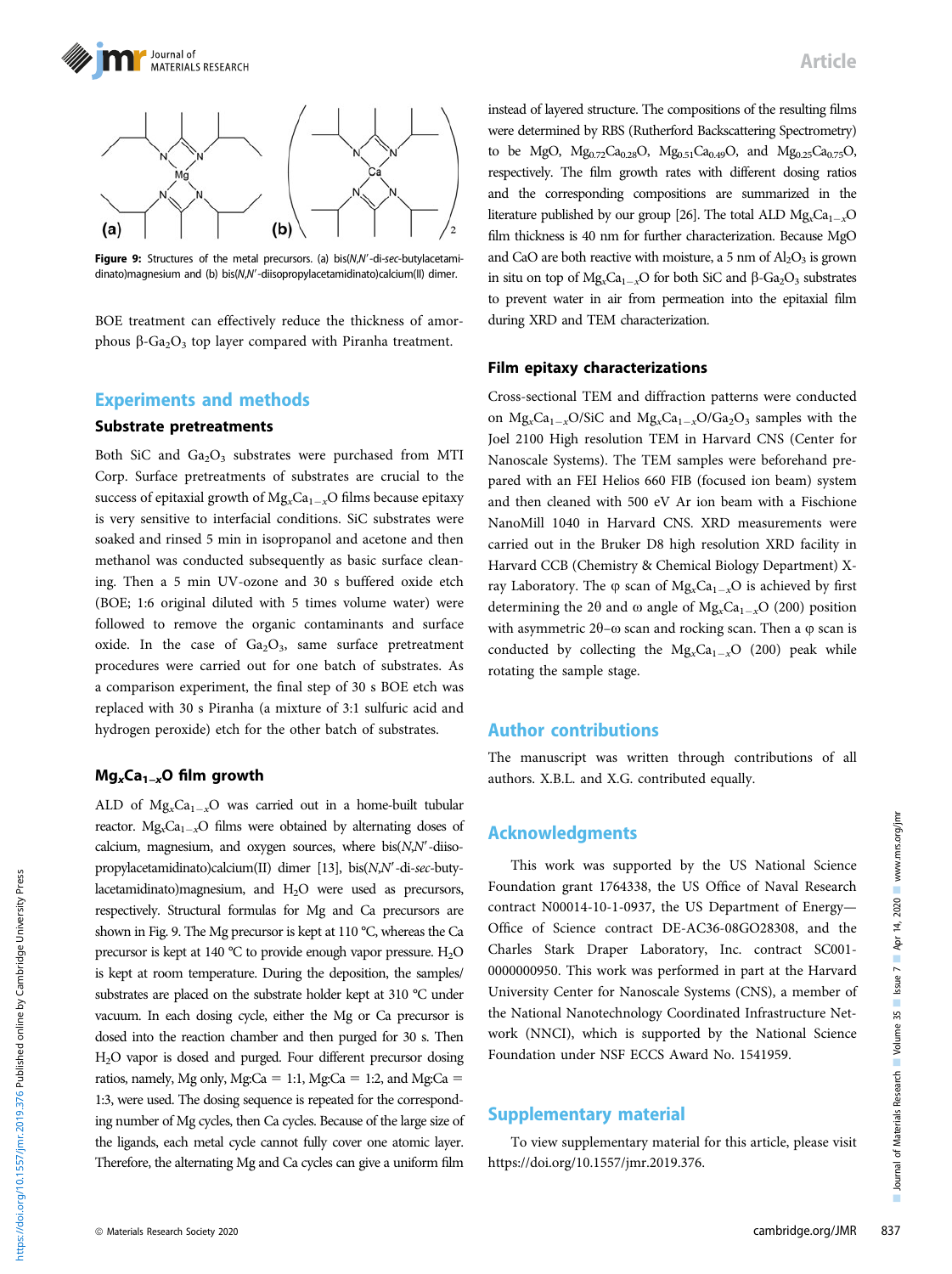

## **References**

- 1. J.B. Casady and R.W. Johnson: Status of silicon carbide (SiC) as a wide-bandgap semiconductor for high-temperature applications: A review. Solid-State Electron. 39, 1409 (1996).
- 2. S. Fujita: Wide-bandgap semiconductor materials: For their full bloom. Jpn. J. Appl. Phys. 54, 030101 (2015).
- 3. Y. Zhang, M. Sun, J. Perozek, Z. Liu, A. Zubair, D. Piedra, N. Chowdhury, X. Gao, K. Shepard, and T. Palacios: Large-area 1.2-kV GaN vertical power FinFETs with a record switching figure of merit. IEEE Electron Device Lett. 40, 75 (2018).
- 4. K. Shenai: The figure of merit of a semiconductor power electronics switch. IEEE Trans. Electron Devices 65, 4216 (2018).
- 5. H. Wang, J. Wei, R. Xie, C. Liu, G. Tang, and K.J. Chen: Maximizing the performance of 650-V p-GaN gate HEMTs: Dynamic RON characterization and circuit design considerations. IEEE Trans. Power Electron. 32, 5539 (2016).
- 6. T.P. Chow and R. Tyagi: Wide bandgap compound semiconductors for superior high-voltage power devices. In [1993] Proceedings of the 5th International Symposium on Power Semiconductor Devices and ICs (IEEE, Zurich, 1993); p. 84.
- 7. J. Millán, P. Godignon, X. Perpiñà, A. Pérez-Tomás, and J. Rebollo: A survey of wide bandgap power semiconductor devices. IEEE Trans. Power Electron. 29, 2155 (2013).
- 8. M.N. Yoder: Wide bandgap semiconductor materials and devices. IEEE Trans. Electron Devices 43, 1633 (1996).
- 9. M. Östling, R. Ghandi, and C-M. Zetterling: SiC power devices— Present status, applications and future perspective. In 2011 IEEE 23rd International Symposium on Power Semiconductor Devices and ICs (IEEE, Zurich, 2011); p. 10.
- 10. F. Roccaforte, G. Greco, P. Fiorenza, and F. Iucolano: An overview of normally-off GaN-based high electron mobility transistors. Materials 12, 1599 (2019).
- 11. E.A. Jones, F.F. Wang, and D. Costinett: Review of commercial GaN power devices and GaN-based converter design challenges. IEEE Trans. Emerg. Sel. Topics Power Electron. 4, 707 (2016).
- 12. Y. Cai, Y. Zhou, K.J. Chen, and K.M. Lau: High-performance enhancement-mode AlGaN/GaN HEMTs using fluoride-based plasma treatment. IEEE Electron Device Lett. 26, 435 (2005).
- 13. W. Saito, Y. Takada, M. Kuraguchi, K. Tsuda, and I. Omura: Recessed-gate structure approach toward normally off high-voltage AlGaN/GaN HEMT for power electronics applications. IEEE Trans. Electron Devices 53, 356 (2006).
- 14. W. Lanford, T. Tanaka, Y. Otoki, and I. Adesida: Recessed-gate enhancement-mode GaN HEMT with high threshold voltage. Electron. Lett. 41, 449 (2005).
- 15. G. Liu, B.R. Tuttle, and S. Dhar: Silicon carbide: A unique platform for metal-oxide-semiconductor physics. Appl. Phys. Rev. 2, 021307 (2015).
- 16. K. Gao, T. Seyller, L. Ley, F. Ciobanu, G. Pensl, A. Tadich, J. Riley, and R. Leckey:  $Al_2O_3$  prepared by atomic layer deposition

as gate dielectric on 6H-SiC(0001). Appl. Phys. Lett. 83, 1830 (2003).

Article

- 17. V. Afanasev, M. Bassler, G. Pensl, and M. Schulz: Intrinsic SiC/ SiO<sub>2</sub> interface states. Phys. Status Solidi B 162, 321 (1997).
- 18. C.M. Tanner, Y-C. Perng, C. Frewin, S.E. Saddow, and **J.P. Chang:** Electrical performance of  $Al_2O_3$  gate dielectric films deposited by atomic layer deposition on 4H-SiC. Appl. Phys. Lett. 91, 203510 (2007).
- 19. M. Higashiwaki, K. Sasaki, A. Kuramata, T. Masui, and S. Yamakoshi: Gallium oxide  $(Ga<sub>2</sub>O<sub>3</sub>)$  metal-semiconductor fieldeffect transistors on single-crystal  $\beta$ -Ga<sub>2</sub>O<sub>3</sub>(010) substrates. Appl. Phys. Lett. 100, 013504 (2012).
- 20. M. Higashiwaki, K. Sasaki, A. Kuramata, T. Masui, and S. Yamakoshi: Development of gallium oxide power devices. Phys. Status Solidi B 211, 21 (2014).
- 21. M.J. Tadjer, N.A. Mahadik, V.D. Wheeler, E.R. Glaser, L. Ruppalt, A.D. Koehler, K.D. Hobart, C.R. Eddy, and F.J. Kub: A (001)  $\beta$ -Ga<sub>2</sub>O<sub>3</sub> MOSFET with +2.9 V threshold voltage and HfO2 gate dielectric. ECS J. Solid State Sci. Technol. 5, P468 (2016).
- 22. K. Konishi, T. Kamimura, M.H. Wong, K. Sasaki, A. Kuramata, S. Yamakoshi, and M. Higashiwaki: Large conduction band offset at  $SiO_2/\beta$ -Ga<sub>2</sub>O<sub>3</sub> heterojunction determined by X-ray photoelectron spectroscopy. Phys. Status Solidi B 253, 623 (2016).
- 23. P.H. Carey IV, F. Ren, D.C. Hays, B. Gila, S. Pearton, S. Jang, and A. Kuramata: Band alignment of  $Al_2O_3$  with  $(\bar{2}01)$   $\beta$ -Ga<sub>2</sub>O<sub>3</sub>. Vacuum 142, 52 (2017).
- 24. K.D. Chabak, N. Moser, A.J. Green, D.E. Walker, Jr., S.E. Tetlak, E. Heller, A. Crespo, R. Fitch, J.P. McCandless, and K. Leedy: Enhancement-mode  $Ga<sub>2</sub>O<sub>3</sub>$  wrap-gate fin field-effect transistors on native (100)  $\beta$ -Ga<sub>2</sub>O<sub>3</sub> substrate with high breakdown voltage. Appl. Phys. Lett. 109, 213501 (2016).
- 25. M. Higashiwaki, K. Sasaki, T. Kamimura, M. Hoi Wong, D. Krishnamurthy, A. Kuramata, T. Masui, and S. Yamakoshi: Depletion-mode Ga<sub>2</sub>O<sub>3</sub> metal-oxide-semiconductor field-effect transistors on  $\beta$ -Ga<sub>2</sub>O<sub>3</sub>(010) substrates and temperature dependence of their device characteristics. Appl. Phys. Lett. 103, 123511 (2013).
- 26. X. Lou, H. Zhou, S.B. Kim, S. Alghamdi, X. Gong, J. Feng, X. Wang, P.D. Ye, and R.G. Gordon: Epitaxial growth of  $Mg_xCa_{1-x}O$  on GaN by atomic layer deposition. Nano Lett. 16, 7650 (2016).
- 27. M.A. Bhuiyan, H. Zhou, S-J. Chang, X. Lou, X. Gong, R. Jiang, H. Gong, E.X. Zhang, C-H. Won, and J-W. Lim: Total-ionizingdose responses of GaN-based HEMTs with different channel thicknesses and MOSHEMTs with epitaxial MgCaO as gate dielectric. IEEE Trans. Nucl. Sci. 65, 46 (2017).
- 28. T-Y. Tsai, R-H. Horng, D-S. Wuu, S-L. Ou, M-T. Hung, and H-H. Hsueh: GaN epilayer grown on Ga<sub>2</sub>O<sub>3</sub> sacrificial layer for chemical lift-off application. Electrochem. Solid-State Lett. 14, H434 (2011).

https://doi.org/10.1557/jmr.2019.376 Published online by Cambridge University Press